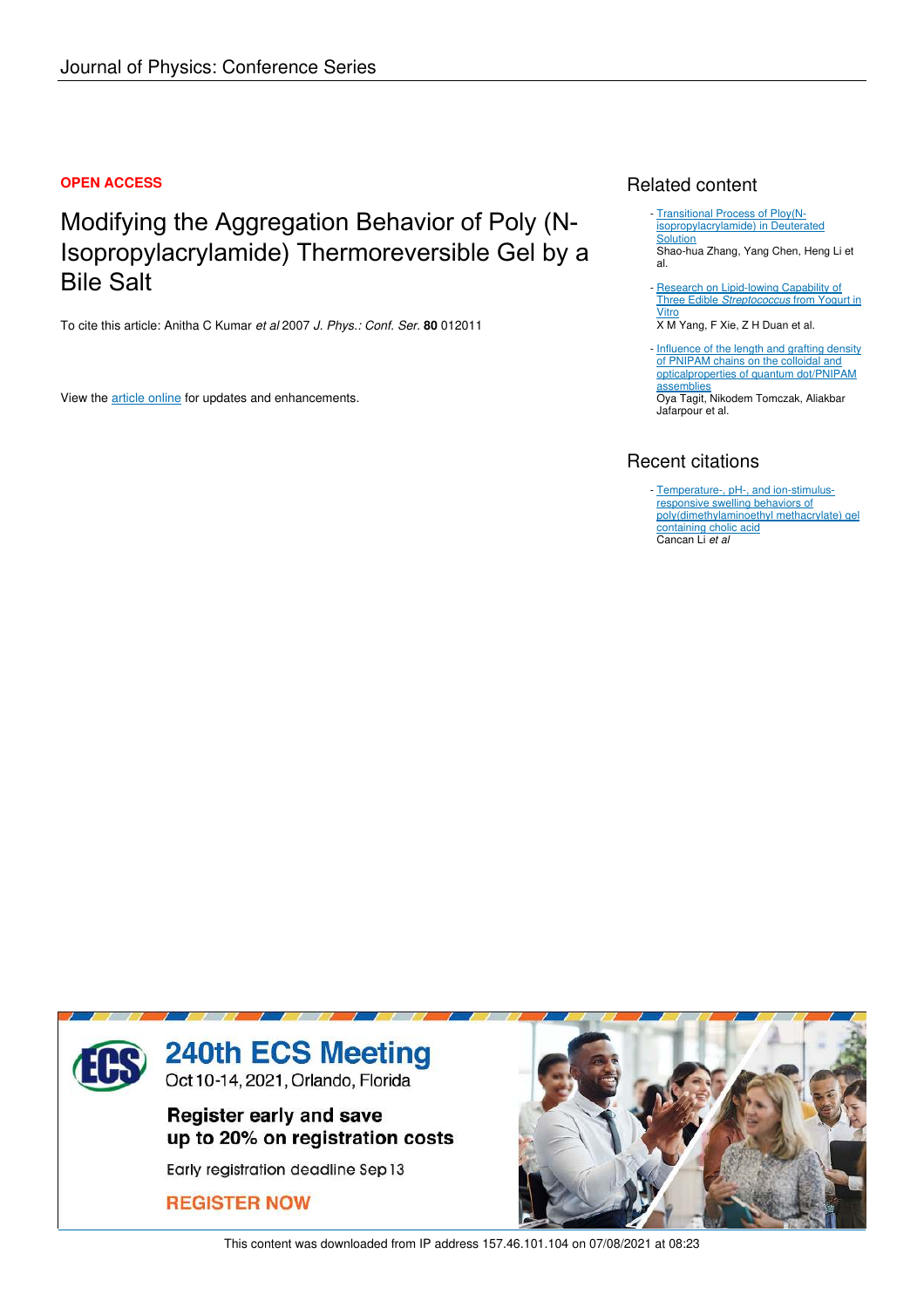# **Modifying the Aggregation Behavior of Poly (N-Isopropylacrylamide) Thermoreversible Gel by a Bile Salt**

# **Anitha C Kumar<sup>1</sup> , Shilpi Boral<sup>2</sup> , H B Bohidar<sup>2</sup> \* and Ashok K Mishra<sup>1</sup> \***

1: Department of Chemistry, Indian Institute of Technology Madras, Chennai 600 036, India

2: Polymer and Biophysics Laboratory, School of Physical Sciences, Jawaharlal Nehru University, New Delhi-110 067, India

Email: mishra@iitm.ac.in (Ashok K Mishra); bohi0700@mail.jnu.ac.in (H B Bohidar)

**Abstract**. One possible method of altering the critical solution temperature (CST) of poly(Nisopropylacrylamide) (PNIPAM) gel is the addition of surfactants. Because of the biological origin of bile salts, their inclusion in PNIPAM could lead to better biocompatibility when the materials are used for biomedical applications. The gelling behaviour of PNIPAM was studied at various concentrations: PNIPAM concentrations in the range of 1% to 12% (w/v) and sodium cholate (NaC) concentrations varied from 0 to 20 mM. From fluorescence, DLS, rheology and turbidity studies it was found that in the presence of NaC, the CST shifts to lower temperature. This effect of the bile salt is in contrast to the effect of conventional surfactants which are known to shift the CST to higher values, due to mutual solubilization. A study of fluorescence spectroscopic parameters like fluorescence anisotropy, spectral shift, intensity and DLS measurements suggest that a NaC-induced aggregation could be responsible for this unusual observation.

## **1. Introduction**

Thermoreversible hydrogels exhibit an LCST-type (lower critical solution temperature) discontinuous first order volume transition phenomenon [1,2]. The current research interest in these hydrogels arises from potential biomedical applications [3-5]. The most widely studied thermoreversible gel, poly(Nisopropylacrylamide) (PNIPAM), is especially interesting as it exhibits the LCST at around 32  $\mathrm{^0C}$  in water, which is close to the body temperature of homeothermic animals [1,2]. The volume phase transition is reversible with temperature, which leads to some special applications like membranes for molecular separation [3], controlled drug releasing devices [4] and tissue culture substrates [5]. At the phase transition temperature there is a coil to globule transition present in this polymer, which has been extensively studied theoretically and experimentally [6].

The effect of additives such as salts and surfactants on the phase transition temperature of PNIPAM has been actively studied [7,8]. The presences of surfactants drastically change the behavior of PNIPAM, especially the solubility in water, and therefore phase transition. Generally, surfactants promote both inter and intra molecular solubility so that the phase transition temperature increases with the surfactant concentration. Wu *et al* [8] have reported that the presence of sodium dodecyl sulfate (SDS) and dodecylpyridine bromide (DPB) shifts the phase transition temperature of PNIPAM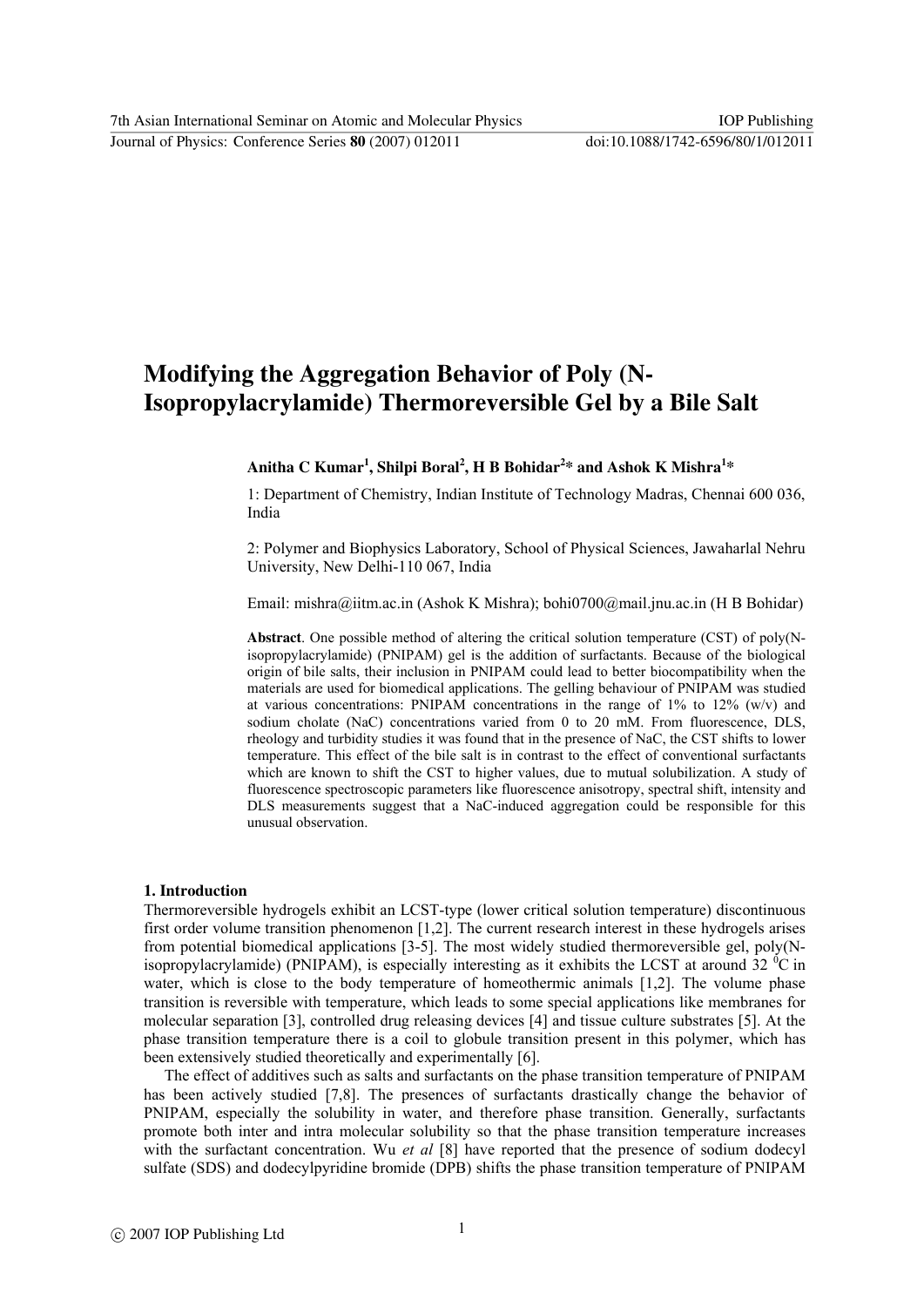to  $\sim$  50<sup>0</sup>C and  $\sim$  35<sup>0</sup>C respectively. Schild and Tirrell [9] have been carried out extensive studies of the effects of anionic surfactants on the phase transition temperature of PNIPAM and with surfactants having different chain lengths. They reported that the solubility of PNIPAM can be depressed or enhanced depending on the alkyl chain length and concentration. Surprisingly not much study has been carried out on the interactions of biological surfactants like bile salts with PNIPAM. The phase transition behavior of similar polymer systems N-alkylacrylamide copolymers with methacrylamide derivatives of cholic acid have been studied by Avoce *et al* [10] and it was found that the LCST decreased with increasing amount of NaC residue. It was shown by Benrebouh *et al* [11], that the bile acid residues tend to induce the aggregation of PNIPAM copolymers with 1-5%methacrylate derivatives of cholic acid polymers. They found that in the presence of the NaC residue, the aggregation of these copolymers started at very low concentration. They also reported that, NaC modified PNIPAM has no significant effect on the critical micellar concentration (CMC) of pure NaC solutions.

Bile salts are biological compounds synthesized in the liver, stored in gall bladder and released for lipid digestion in the gastro-intestinal tract [12]. They are surfactant molecules possessing 'facial polarity'. The bile salts (figure 1) have a common chemical structure quite different from synthetic surfactants. They have a few hydroxyl groups directed toward the concave side (often called the *α*plane) of the carbon framework and have the hydrophobic convex side (called the *β*-plane) [13]. In aqueous solutions, bile salts are known to associate to form aggregates, whose characteristics depend on the experimental conditions. The CMC of sodium cholate (NaC) is reported to be in the range 10 – 15 mM [14]. It is also reported that even at concentrations well below CMC, NaC exists in a dimeric form in aqueous medium, in which the hydrophobic faces come together [14].



Figure 1 Structure of sodium cholate

The objective of this work was to understand the effect of added sodium cholate, a bio-surfactant, on the phase transition temperature, i.e., gelation temperature of aqueous solution of PNIPAM. Since 10 % (w/v) solution of PNIPAM form a non-flowing gel above 32  $^{\circ}$ C [7], we have used 12% (w/v) (27 mM) PNIPAM solutions for getting a good gel network. The NaC concentrations were varied from 0- 20 mM. Fluorescence studies with an extrinsic fluorescent probe 8-Anilinonaphthalene sulphonicacid (ANS), dynamic light scattering, turbidity and rheology studies have been carried out to understand the bile salt – PNIPAM interactions.

# **2. Experimental**

Poly(N-isopropylacrylamide) (PNIPAM) and 8-Anilinonaphthalene sulphonicacid (ANS) were purchased from Aldrich and used as such. Sodium cholate (NaC) was purchased from SRL. Triply distilled water was used for sample preparation.

Stock solution of NaC (20 x  $10^{-3}$  M) and PNIPAM (33.8 x  $10^{-3}$  M) were prepared in triply distilled water. Final concentration of the PNIPAM in the mixture was 0.027 M (12 % w/v) and NaC concentration was varied from 0 to 20 mM (0, 1, 5, 10, 16 and 20 mM). Stock solution of ANS  $(10^{-3}$ M) was prepared in MeOH and  $2 \times 10^{-5}$  M was used for the fluorescence measurements. The PNIPAM - NaC mixture was allowed to equilibrate for at least 6 hours prior to the experiments.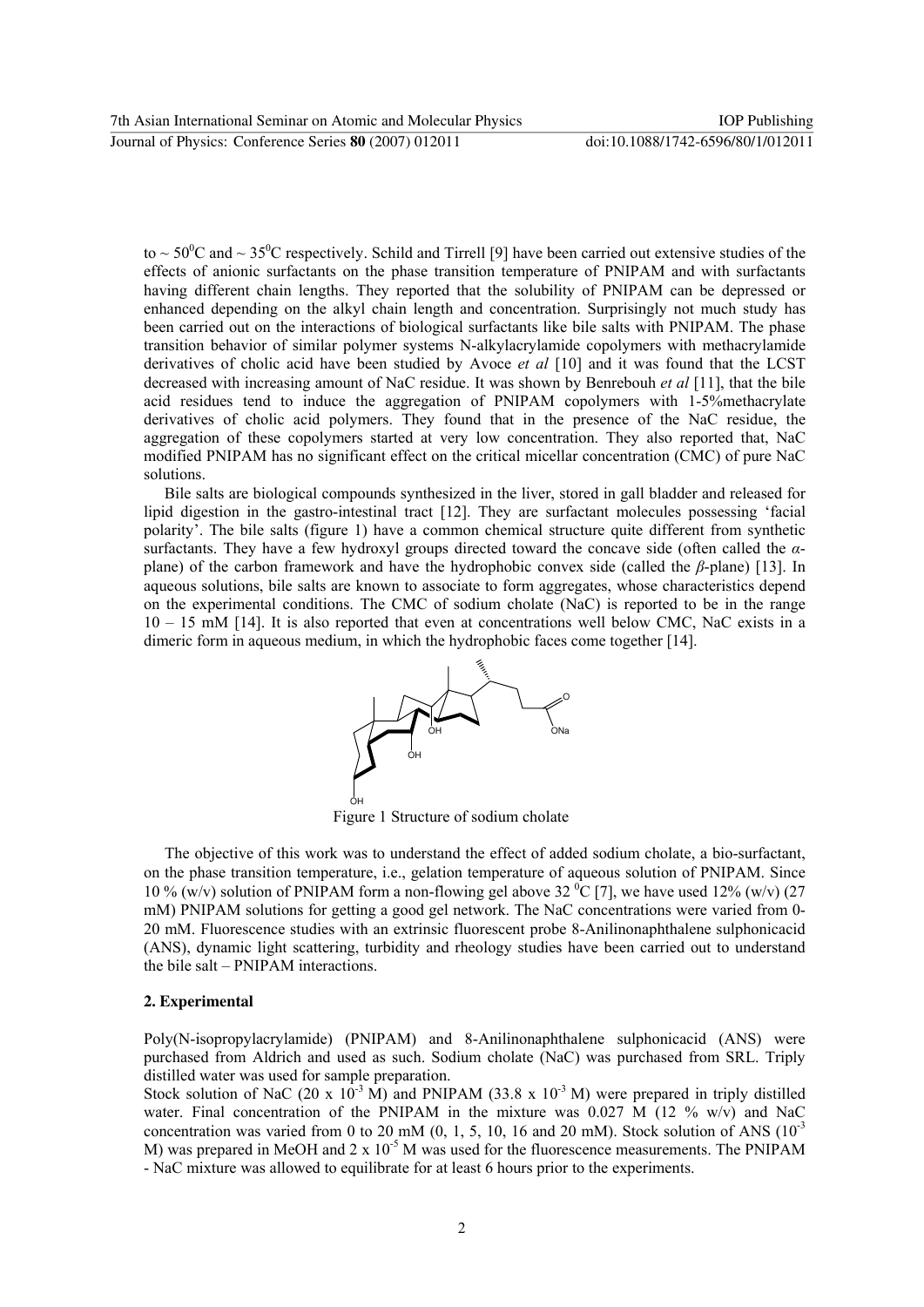## *2.1 Steady state fluorescence studies*

Fluorescence measurements were carried out with a Hitachi F-4500 spectrofluorimeter, with a 150 W Xenon lamp as the light source. The excitation and emission spectra were recorded with slit widths of 5 /5 nm and at the PMT voltage of 700 V. The scan speed was kept at 1200 nm min-1. Temperature dependent experiments were carried out by circulating water through a jacketed cuvette holder from a thermostatted bath (INSREF Ultra Cryostat).

The fluorescence anisotropy  $(r_{ss})$  values were obtained using the expression

 $r_{ss} = (I_{\parallel} - GI_{\perp}) / (I_{\parallel} + 2GI_{\perp})$  (1) where I<sub>||</sub> and I<sub>⊥</sub> refer to the fluorescence intensities when the emission polarizer is parallel and perpendicular, respectively, to the direction of polarization of the excitation beam. G is the factor that corrects for unequal transmission by the diffraction gratings of vertically and horizontally polarized light.

### *2.2 Time resolved fluorescence measurements*

Fluorescence lifetime measurements were carried out using IBH single-photon counting fluorimeter in a time-correlated single-photon counting arrangement, consisting of ps/fs Ti-Sapphire Laser system (Tsunami Spectra Physics, Bangalore, India). The pulse repetition rate was 82 MHz and the fullwidth-half-maximum was less than 2ps. The emission was collected at magic angle polarisation (54.7  $<sup>0</sup>$ ) to avoid any polarisation in the emission decay. The instrument response time was approximately</sup> 50ps. The decay data were further analysed using IBH software. A value of  $\chi^2$  in the range  $0.99 \le \chi^2 \le$ 1.4 was considered a good fit.

### *2.3 Dynamic light scattering*

DLS measurements were carried out with a Photocor instrument having He–Ne laser at 633 nm as light source. Experiments were carried out at scattering angle fixed at  $90^\circ$ . PNIPAM - NaC samples (2) mL) were taken in a 5 mL cylindrical quartz cell and were held inside a home-made temperature controller [15]. This controller provided temperature regulation in the range of 15-75  $\mathrm{^0C}$  with an accuracy of 0.1  $^{\circ}$ C. Scattered light from the sample was detected by the photomultiplier tube, and the photocurrent was suitably amplified and digitized before it was fed to a 1024 channel digital photon correlator (Brookhaven BI-9000 AT, U.S.A.). The whole scattering apparatus was installed on a vibration isolation table. The sample was equilibrated for 15 min at the measurement temperature. In the DLS measurement [16], the intensity correlation function has the form

$$
g^{(2)}(\tau) = 1 + \beta |g^{(1)}(\tau)|^2 = 1 + \beta e^{-2\Gamma \tau}
$$
 (2)

where  $g^{(2)}(\tau)$  is the normalized second – order correlation function,  $\beta$  is the modulation parameter of the system,  $g^{(1)}$  (τ) is the normalized first order field correlation function , (τ) is the delay time, and Γ is the average characteristic line width.  $g^{(1)}(\tau)$  can be expressed as

$$
g^{(1)}(\tau) = \int G(\Gamma)e^{-\Gamma \tau} d\Gamma
$$
 (3)

where G (Γ) is the relaxation time distribution function  $\Gamma$  purely originating from Brownian motion. The autocorrelation function was analyzed using the CONTIN method [17], which yields the mean relaxation frequency,  $\Gamma$  and the variance (polydispersity). The z - averaged diffusion coefficient, D, was obtained using  $\Gamma = Dq^2$ . The hydrodynamic radius,  $R_h$ , was calculated using the Stokes-Einstein equation Rh =  $k_B T/6\pi\eta D$ , where  $\eta$ ,  $k_B$  and T are solvent viscosity, Boltzmann constant, and absolute temperature respectively. All the DLS measurements were carried out at  $\theta = 90^\circ$ .

### *2.4 Rheology measurements*

Rheology measurements were carried out on an AR-500 model stress controlled rheometer (T.A. Instruments, UK) with the objective to inter-relate the stiffness and thermal stability of the network in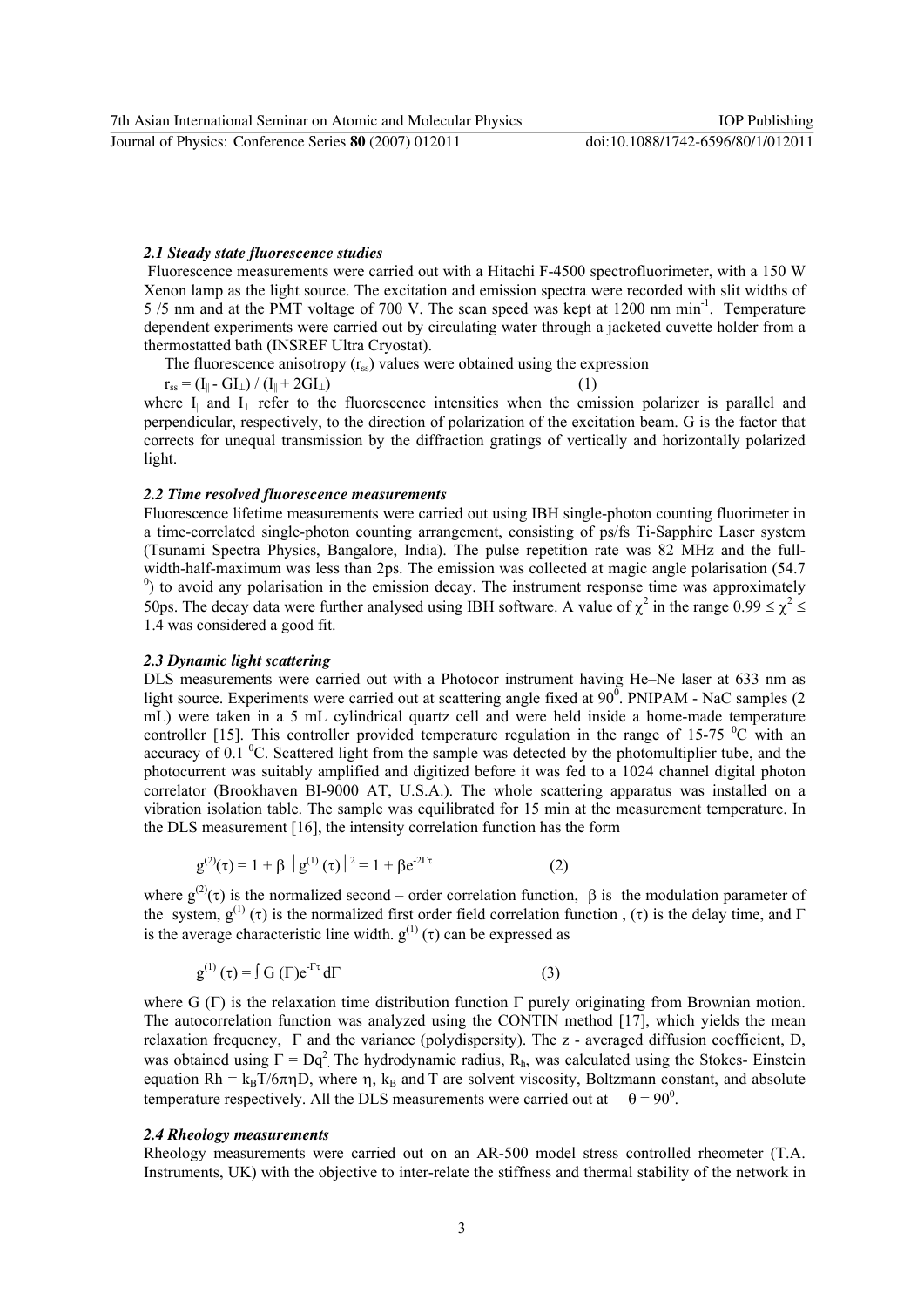flow mode. The dynamic rheology of the solutions was measured using stainless steel cone-plate geometry of radius 60 mm and angle  $2^0$  with truncation gap 50  $\mu$ m. Silicon oil was used as solvent trap to prevent loss of solvent because of evaporation.

# *2.5 Turbidity measurements*

Turbidity measurements were done under Brikmann PC 910 calorimeter (Brickmann instruments, USA), operating at a wavelength of 450 nm, details of which are given elsewhere [18]. The inflection point in the turbidity curves was taken for the value of LCST of the polymer. The polymer concentration was at 12% w/v (27 mM) in distilled water. The concentration of NaC was varied from 0 to 16mM.

# **3. Results & Discussion**

# *3.1 Fluorescence studies*

It is known that ANS in water gives very weak fluorescence, and when incorporated to an organized media it shows an increase in fluorescence intensity and a blue shift [19]. The position of emission maximum gives an idea of the local polarity of the fluorophore [20]. The general features observed upon incorporation in an organized medium are a blue shift in the  $\lambda_{\text{max}}$  arising out of decreased local polarity, and increase in the fluorescence lifetime as well as quantum yield arising out of restricted mobility of the fluorophore [20]. ANS is an anionic fluorescent probe and is expected to interact negligibly with the anionic NaC due to electrostatic repulsion. Thus the probe is expected to report primarily from the PNIPAM nano-environment. The response of ANS fluorescence intensity to increasing concentration of NaC in aqueous media at 20  $\rm{^0C}$  is shown in figure 2. In the absence of PNIPAM, the intensity enhancement is insignificant even at the CMC (16 mM) of NaC. On the other hand, in aqueous 12 % PNIPAM in its sol phase (20  $^{\circ}$ C) without NaC, the intensity enhancement is clearly seen. These results verify that the extrinsic probe ANS is essentially present in a PNIPAM environment. A large enhancement of ANS fluorescence intensity was observed in 12 % PNIPAM - 16mM NaC medium (20 $\degree$ C) which indicates NaC-induced structural changes in PNIPAM even in the sol state. ANS is thus seen to be a particularly suitable fluorescent probe for this system.



Figure 2 Variation of fluorescence intensity of NaC in water and PNIPAM at 20 $\mathrm{^0C}$ 

ANS fluorescence spectra in 12% (27mM) PNIPAM solutions and 0 - 20 mM solutions of bile salt at 20  $\rm{^0C}$  are shown in figure 3. The ANS concentration was maintained at a low level (2x10<sup>-5</sup>M) so that the effect of ANS on the aggregation process is negligible.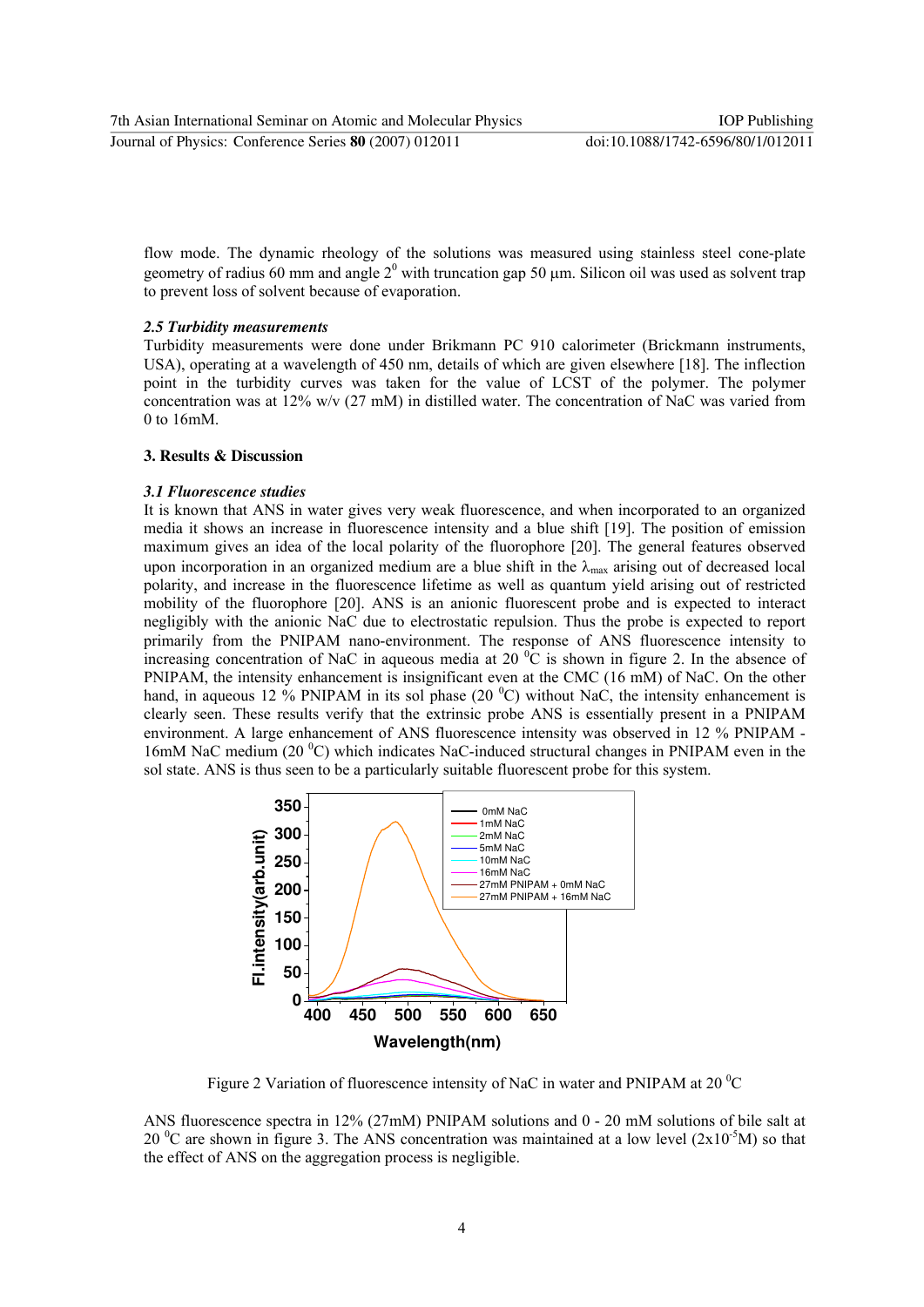

Figure 3 Emission spectra ( $\lambda_{ex}$  360 nm) of ANS in PNIPAM - NaC solutions at 20 <sup>o</sup>C.

With increasing concentration of NaC there was an increase in the fluorescence emission intensity and a blue shift in the  $\lambda_{\text{max}}$ . The blue shift of the band indicates that the ANS is solubilized in a hydrophobic nanoenvironment. For NaC, the reported onset of micellation is in the concentration range of 10 - 15 mM [14]. In the present study an increase in intensity was observed even after addition of 1mM NaC, clearly indicating that micellation of NaC is not a prerequisite for PNIPAM - NaC interactions. Modification of polymer chain arrangement gets initiated even at sub-micellar concentrations of NaC. The increase in intensity of ANS in PNIPAM solutions might be due to the rigid packing of PNIPAM aggregates in presence of sodium cholate.

Temperature dependent experiments have been done by changing the temperature from 20  $\rm{^0C}$  to 40  $\rm{^{0}C}$  and results are shown in figure 4.



Figure 4 Change in fluorescence intensity with increasing NaC concentration as a function of temperature.

With increasing temperature there is an increase in fluorescence intensity. Since PNIPAM forms a turbid gel above its phase transition temperature, the fluorescence intensity decreases due to scattering. So the inflection point can be taken as the phase transition temperature. It is clear from the figure that the phase transition temperature decreases with increasing concentration of NaC. In the absence of NaC, PNIPAM shows a phase transition temperature of  $32<sup>0</sup>C$  same as the reported value. In presence of 16 mM NaC the phase transition temperature shifted to  $27\degree$ C. This decrease in CST is in sharp contrast to the effect of other surfactants which are known to increase the CST [8]. Further studies involving other fluorescence parameters as well as other techniques like DLS, rheology and turbidity has been done to confirm the observation and the results presented later in the manuscript.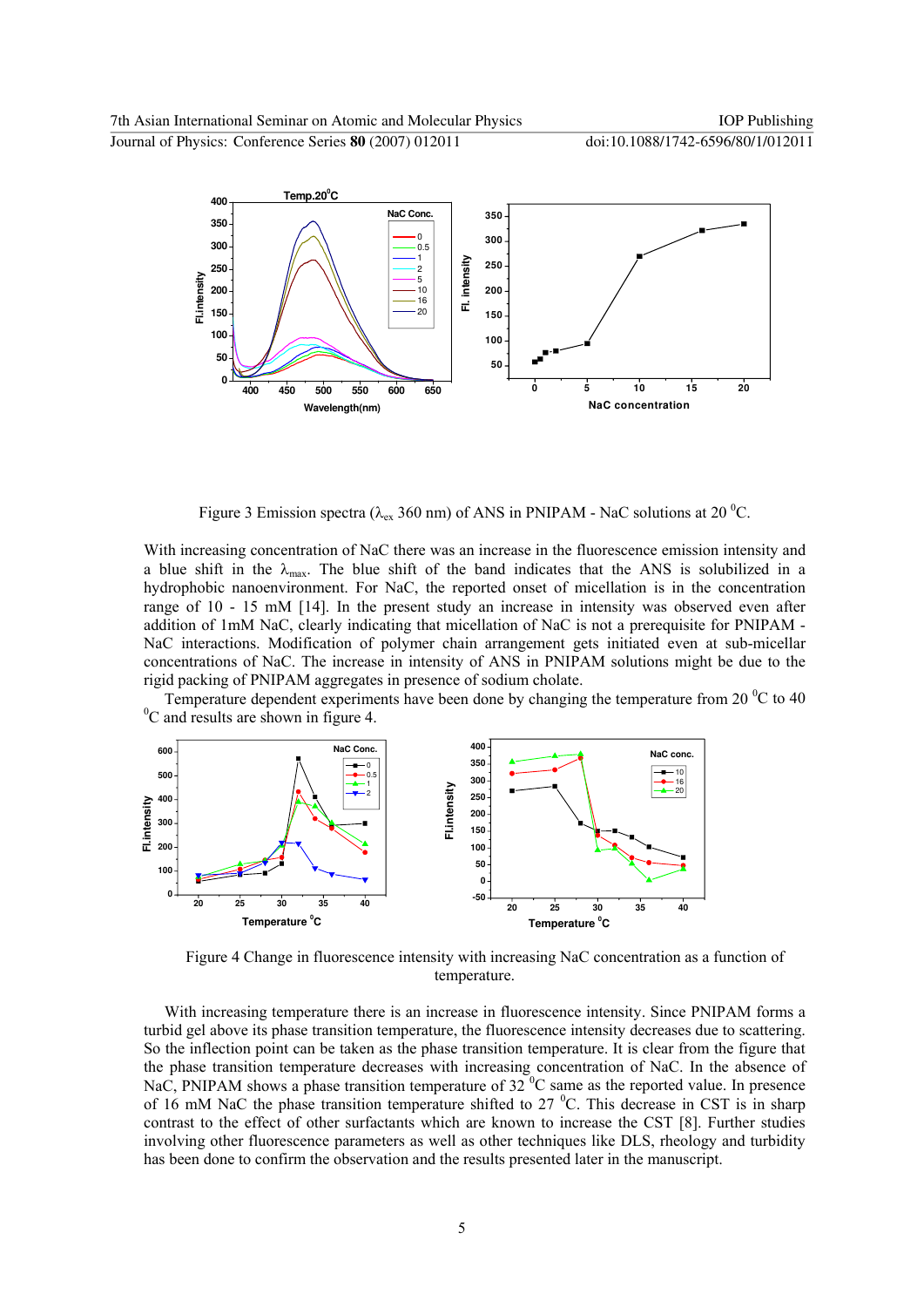A possible explanation of the fluorescence changes could be as follows. At the gelation temperature, because of the coil to globule transition, there is an increase in hydrophobicity on the globule surface [6]. The enhanced surface hydrophobicity would induce partitioning of the ANS molecules onto the hydrophobic - hydrophilic interfaces, where they would experience reduced mobility due to the hydrophobic structuring of water present in the system. ANS is known to preferentially distribute on to hydrophobic hydrophilic interfaces, where they show a blue shifted emission [21]. The quantum yield of fluorescence  $(\phi)$  is given as

$$
\phi = k_f / (k_f + \sum k_w) \tag{4}
$$

where  $k_f$  is the emissive rate of fluorescence and  $\Sigma k_{nr}$  is the rate of all other nonradiative decay processes. The reduced mobility of ANS molecules would result in a reduction of  $\Sigma k_{nr}$ , thereby resulting in an increase of φ. The hydrophobicity of ANS environment would result in a hypsochromic shift of the fluorescence spectrum.

Figure 5 shows the variation of emission frequency in presence of NaC. The emission frequency increases with increasing concentration of NaC and temperature which clearly indicates the increased hydrophobicity of the aggregated gel environment. A blue shift of about 459 cm<sup>-1</sup> was observed in presence of 10 mM NaC.



Figure 5 Change in fluorescence emission frequency of ANS in PNIPAM - NaC samples with increasing temperature.

Table-1 shows the fluorescence lifetime values of 0 and 16 mM NaC added PNIPAM samples at 15 <sup>0</sup>C. Fluorescence lifetime (τ) is defined by the average time the molecule spends in the excited state prior to the return to the ground state and is given by the expression

$$
\tau = 1/(k_f + \sum k_{nr})
$$
\n(5)

The fluorescence decay profiles were measured by exciting at 360 nm. The decay profile recorded for ANS followed tri-exponential kinetics in these three samples. The average lifetime of ANS in water is reported to be 0.25 ns [22]

The weighted average lifetime ( $\tau_{avg}$ ) of multi-component decay is given by

$$
\tau_{\text{avg}} = \frac{\tau_1(\alpha_1) + \tau_2(\alpha_2) + \tau_3(\alpha_3)}{\alpha_1 + \alpha_2 + \alpha_3} \tag{6}
$$

where  $\alpha$ 's are the amplitudes of each component in %.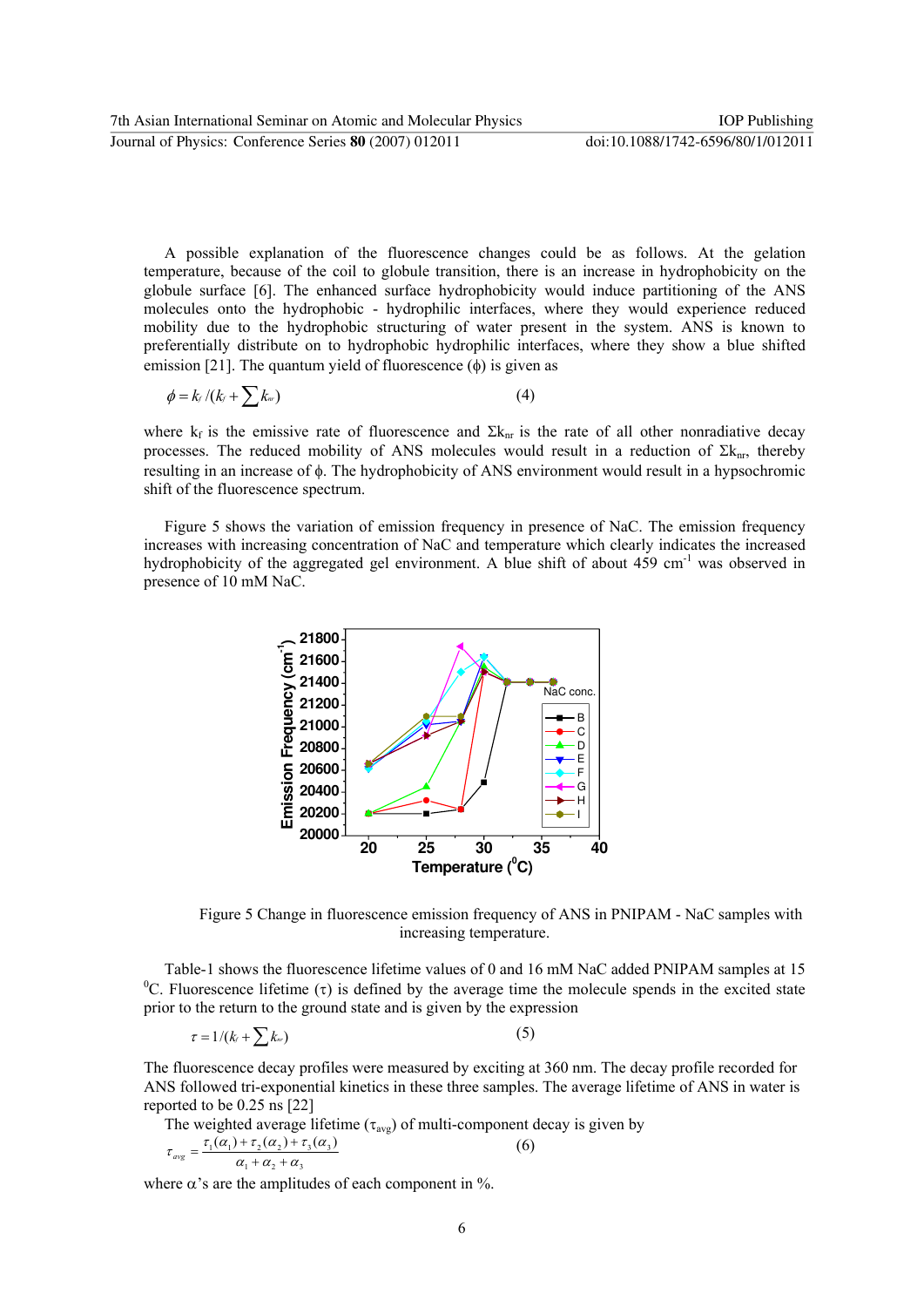$\tau_{avg}$  of ANS was shifted slightly from 4.90 ns in pure PNIPAM solution to 5.16 ns in presence of 16 mM NaC. The slight enhancement of average fluorescence lifetime does not correspond to the rather large increase in the fluorescence intensity. A possible reason for this lack of correspondence could be that the ANS that is still present in a pure aqueous environment emitting with extremely low intensity is not reflected in the decay curve.

| [NaC]                  | 0 <sub>m</sub> M | 16mM     |
|------------------------|------------------|----------|
| $\tau$ (ns)            |                  |          |
| $\tau$ 1 ( $\alpha$ 1) | 0.85(20)         | 0.16(7)  |
| $\tau$ 2 ( $\alpha$ 2) | 3.5(43)          | 1.64(24) |
| $\tau$ 3 ( $\alpha$ 3) | 8.8(37)          | 6.89(69) |
| $\chi$ <sup>2</sup>    | 1.16             | 1.03     |
| $\tau_{avg}$           | 4.90             | 5.16     |

Table 1 Fluorescence lifetime of ANS in NaC added PNIPAM solutions at 15<sup>°</sup>C.

Figure 6 shows the emission frequency of ANS in different solvents and PNIPAM in the presence and absence of NaC as a function of solvent polarity  $(Z)$ . The Z scale, a UV/vis spectroscopic solvent polarity scale was set up by Kosower in 1958, using the intermolecular charge-transfer (CT) solvent sensitive absorption process of 1-ethyl-4(methoxycarbonyl)pyridinium iodide [23]. The Z - value is defined by

| $\sigma$ - value is defined by  |  |
|---------------------------------|--|
| $Z = 2.859 \times 10^4/\lambda$ |  |
|                                 |  |

where *Z* is in kcal mol<sup>-1</sup> and  $\lambda$  is in nm.

Pure 12% PNIPAM shows the polarity of ethyl glycol, which is shifted close to ethanol by the addition of 16 mM NaC.



 Figure 6 Change in emission frequency as a function of solvent polarity of ANS in different solvents and PNIPAM.

Fluorescence anisotropy (r<sub>ss</sub>) is an independent parameter offered by fluorescence spectroscopy. It is a measure of the degree of rotational diffusion of the fluorophore during the lifetime of the excited molecule, which reveals the average angular displacement of the molecule. Thus  $r_{ss}$  is expected to be a useful parameter in obtaining information on the efficiency of rotational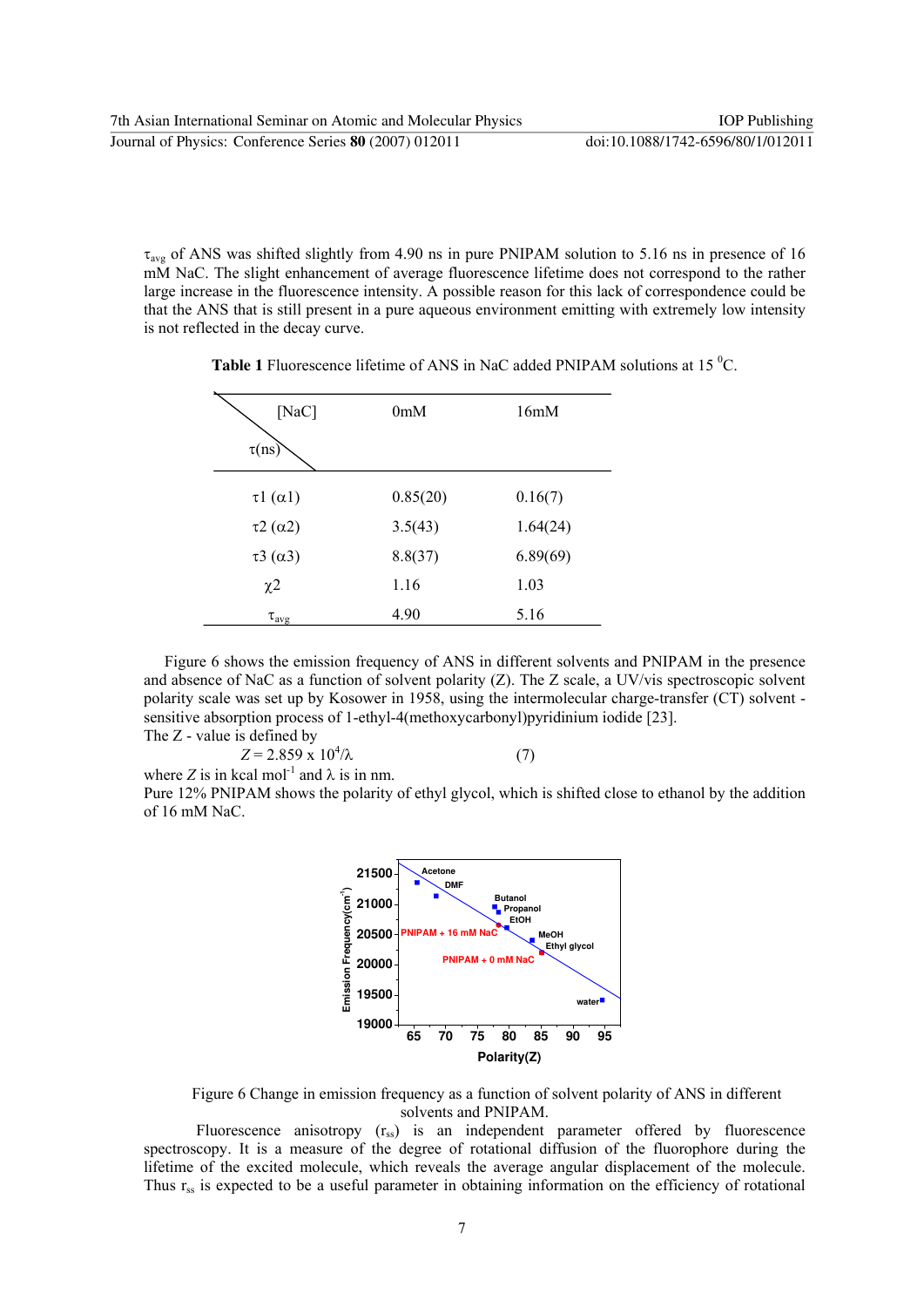motion of the fluorophore molecule. The value of  $r_{ss}$  varies between the maximum of 0.4 for a completely restricted fluorophore and the minimum of 0.0 for a completely free molecule [24]. The rotational diffusive motion of the molecule is dependent of the viscosity of the medium. The reported steady state fluorescence anisotropy of ANS in water is 0.03, and in 95% glycerol at 0  $\rm{^0C}$  it is 0.32 [25]. The variation of fluorescence anisotropy values of PNIPAM – NaC samples are shown in figure 7. Fluorescence anisotropy values are reasonably high even in the absence of NaC. The anisotropy slightly increases with NaC and temperature. Because PNIPAM forms a turbid gel at the phase transition temperature, there is a sudden drop in the fluorescence anisotropy due the scattering. The inflection point in the anisotropy data were taken as the phase transition temperature of the sample. The phase transition temperature changes from  $32\text{ °C}$  to  $27\text{ °C}$  in the presence of 16mM NaC.



Figure 7 Change in fluorescence anisotropy of ANS in PNIPAM - NaC samples with temperature.

Thus all the fluorescence parameters: the fluorescence spectral blue shift, intensity enhancement, increases in fluorescence lifetime and increase in fluorescence anisotropy clearly confirm the increased hydrophobicity of the aggregated gel environment. The gelation temperature reported by these parameters are also fairly consistent: changing from  $32 \degree$ C in pure PNIPAM (12%)  $w/v$ ) to 27<sup> $0$ </sup>C in PNIPAM -16 mM NaC.

# *3.2 Dynamic Light Scattering Studies*



Figure 8 DLS data of 12% PNIPAM with different concentration of NaC

DLS measurements are very useful to study the structure of macromolecules and molecular assemblies.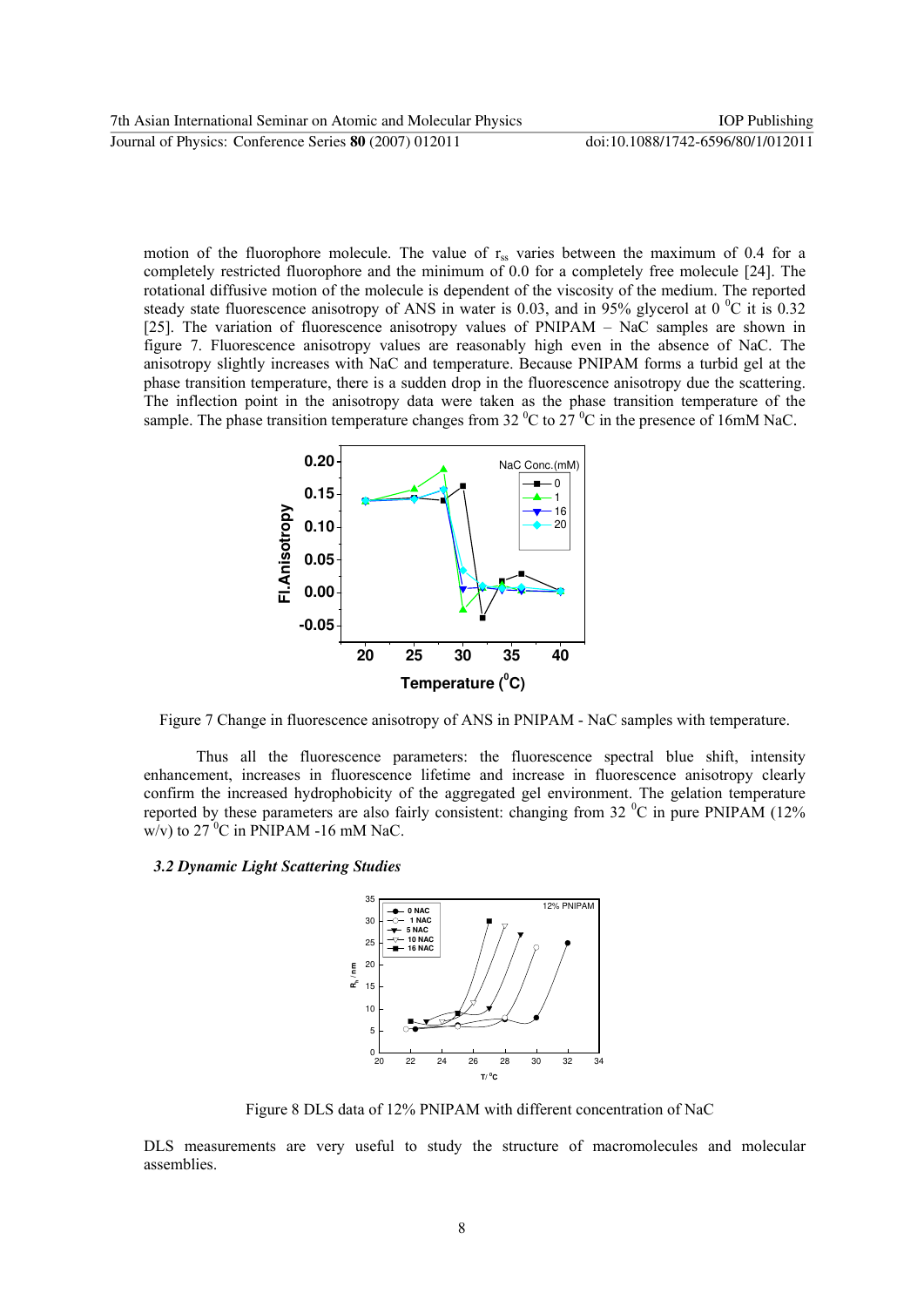With increasing concentration of NaC there is an increase in the size of the aggregates. The  $R_h$  of these aggregates increases with temperature. Increase of  $R<sub>h</sub>$  is accompanied by an increase of scattered light that clearly indicates the aggregation of PNIPAM chains in water. Above LCST, DLS measurement is impossible because of turbidity. In the absence of NaC, below phase transition temperature the  $R_h$  is very small which may be due to the individual PNIPAM chains present in it. In the presence of NaC, PNIPAM chains start to aggregate forming large particles and with increasing temperature the size of the aggregates further increases due to the hydrophobic interaction of PNIPAM chains (figure 8). After phase transition, further increase in temperature has no effect on  $R_h$  [26]. With increasing NaC concentration and temperature the size of the aggregates are increasing.  $R<sub>h</sub>$  can be converted to D using the Stokes – Einstein equation:

 $R_h = k_B T \pi \eta D$  (8)

where  $\eta$ ,  $k_B$  and T are the solvent viscosity, the Boltzmann constant, and the absolute temperature respectively. For a typical polymer gels, D is of the order of  $10^{-7}$  to  $10^{-6}$  cm<sup>2</sup>/s, depending on the polymer concentration [26].

### *3.3 Rheology studies*

*3.3.1 Shear rate data:* Rheology experiments were performed using an AR-500 model stress controlled rheometer (T.A. Instruments, UK) with the objective to inter-relate the stiffness and thermal stability of the network in flow mode. The dynamic rheology of the solutions was measured using a stainless steel cone-plate geometry of radius 60 mm and angle  $2^0$  with truncation gap 50  $\mu$ m. The truncation gap was deliberately chosen to be more than the length scales existing in coacervates. Silicon oil was used as solvent trap to prevent loss of solvent because of evaporation. The shear induced flow behavior of coacervates samples were quite revealing. The shear rate,  $\gamma^*$  dependent viscosity,  $\eta(\gamma^*)$  data of these samples is plotted in figure 9, which reveals the non-Newtonian yield [27]*.* 

The shear induced flow behavior of the samples was quite revealing. The shear rate dependent viscosity data of these samples are plotted in fig-9, which reveals the non-Newtonian yield. In addition, shear-thinning behavior was exhibited by these samples. The data presented in figure 9 were fitted to Carreau model function that adequately described the relation.

# $\eta(\gamma^\bullet) \sim (\gamma^\bullet)^{-k}$

with  $k = 0.25 \pm 0.05$  for samples having NaC concentration in the range of 5mM to 16 mM. For 0 mM NaC samples, the value of  $k = 0.17$  at 20 °C that increased to  $k = 0.29$  at 38 °C implying significant structural change induced by temperature. In fact, k reveals the viscous response of the samples to applied shear:  $k = 0$  gives Newtonian,  $k < 0$  indicates shear thickening and  $k > 0$  implies shear-thinning behavior. The k value remained close to 0.35±0.05 invariant of temperature for 1mM NaC sample. Thus, shear-thinning features are clearly manifested in all these samples. The sudden drop in the viscosity values on addition of NaC could correspond to the rupture of the weak network structure present in the system due to the intermolecular binding of PNIPAM molecules to NaC.

The shear rate dependent viscosity data reveals two things: (i) the viscous response is non-Newtonian and (ii) the material exhibits shear thinning behavior. The lower viscosity at higher shear rate may owe its origin to the possible alignment of the network structure, which is shear induced. Another interesting feature pertains to the observation that for a given shear rate the viscosity increases with temperature unlike what is normally seen. Increase in NaC concentration did not change the viscosity significantly which could be possibly ascribed to the fact that the internal structure is not much altered during this process. Detailed analysis of the internal structures requires a more extensive study, which is in progress.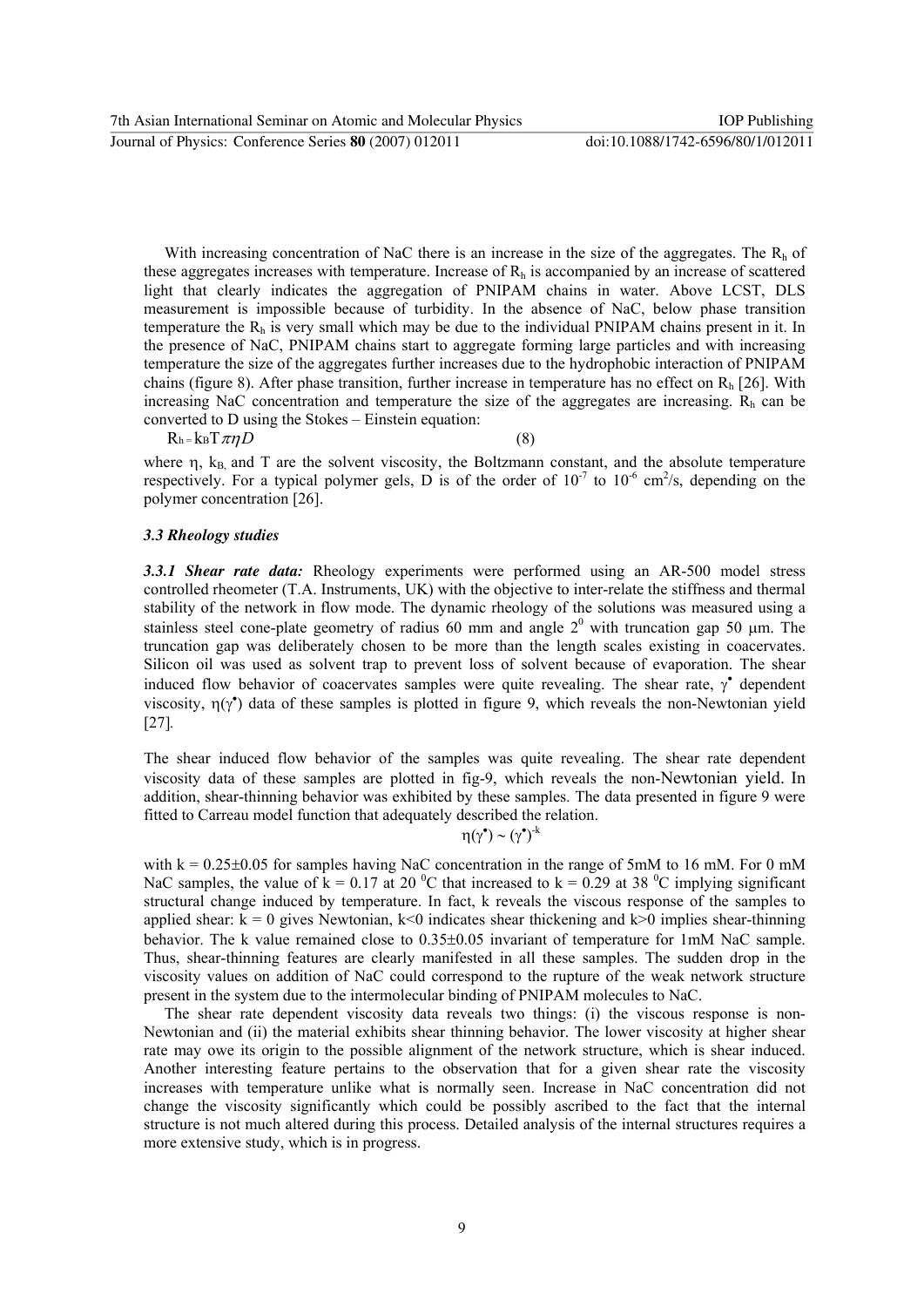Journal of Physics: Conference Series 80 (2007) 012011





Figure 9 Shear rate dependent viscosity data of PNIPAM – NaC samples at different temperatures.

**SHEAR RATE /s-1**

#### *3.4 Turbidity Measurements*

The simplicity and sensitivity of turbidimitric titration method as applied to a phase separating system is based on the fact that turbidity is proportional to both the molecular weight and the number density of particles present in dispersion. The turbidimitric titration experiments were performed using a colorimeter (Model-910, Brinkmann Instruments, USA) operating at a wavelength = 450nm, details are given elsewhere [17].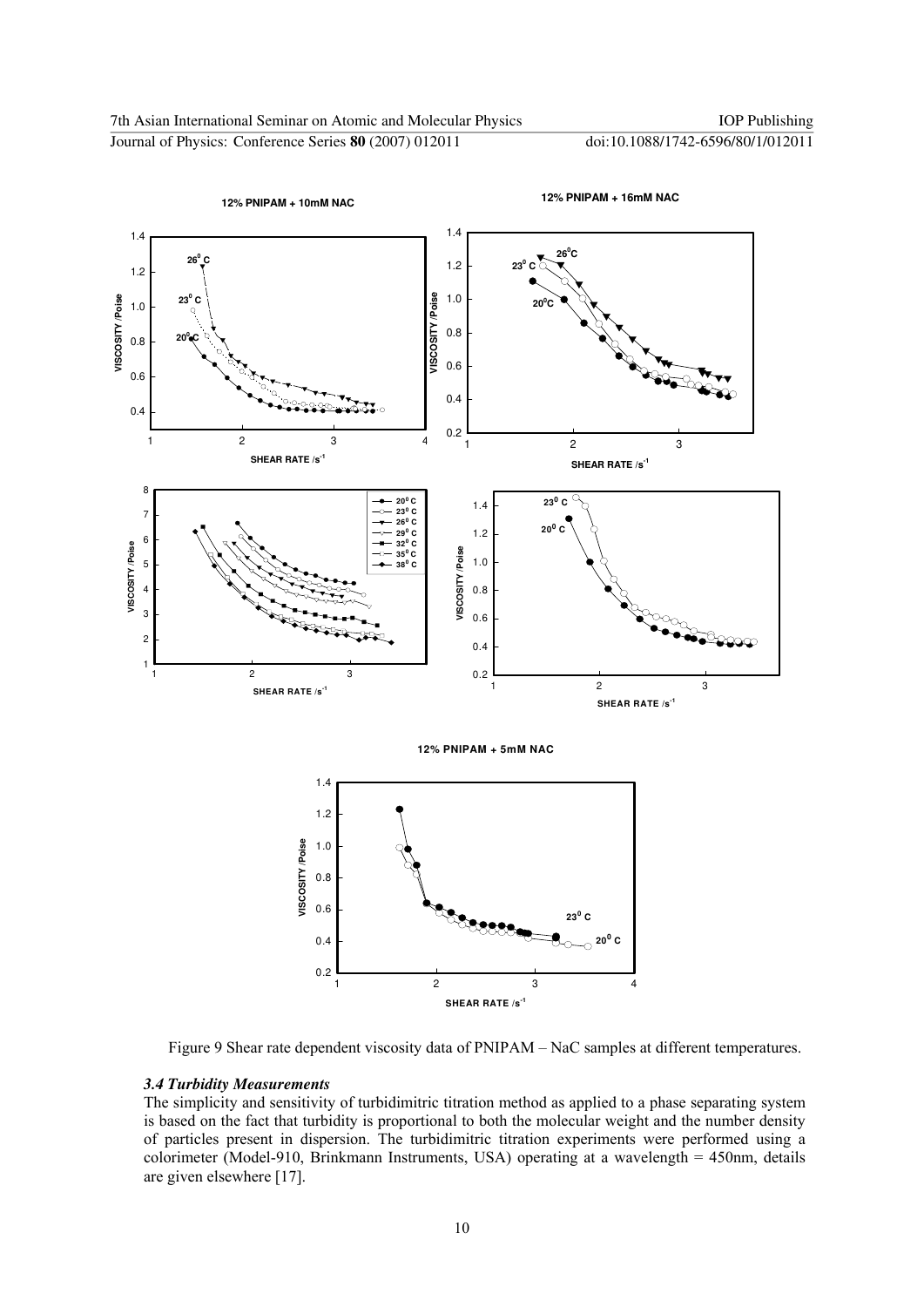

Figure 11 Turbidity data of 12% PNIPAM solution with different concentration of NaC as a function of Temperature.

The turbidity of PNIPAM - NaC samples were studied as a function of temperature and the data were shown in fig-11. The phase transition temperature is changing from 32  $\rm{^0C}$  to 27  $\rm{^0C}$  in presence of 16 mM NaC. The phase transition temperatures are clearly seen from this figure, which correlates well with the DLS data and fluorescence measurements.

As was observed earlier in the manuscript, the observed lowering of CST in the PNIPAM-NaC system is in contrast to the effect of other surfactants that cause an increase of CST [7]. Thus the PNIPAM-NaC interactions appear to be different from the 'solubilizing' interaction of other surfactants. There is some similarity of NaC and PNIPAM in their 'facial' nature of polarity. NaC possesses distinct polar and nonpolar faces. Similarly, depending on the temperature, PNIPAM presents a hydrophilic (at <CST) or hydrophobic (at >CST) surface to the aqueous media, which makes them thermoreversible gels with lower CST. The results in this study shows that even in the sol phase of PNIPAM and even at < CMC of NaC, there is a NaC – induced aggregation of PNIPAM. The coming together of hydrophilic faces of PNIPAM and NaC at < CST temperatures could be a reason for this observation. The pre-aggregated PNIPAM can then undergo gelation at relatively lower temperatures.

## **4. Conclusion**

The effect of added sodium cholate on the aggregation behavior of PNIPAM was studied by different techniques. With increasing concentration of NaC, an increase in fluorescence intensity, fluorescence anisotropy, fluorescence lifetime and a blue shift in  $\lambda_{\text{max}}$  were observed which indicates the increase in hydrophobicity of the medium. From DLS data it was clear that the size of the PNIPAM particles increases with NaC concentration and temperature. Rheology experiments suggest that for a given shear rate the viscosity increases with temperature unlike what is normally seen. Increase in NaC concentration did not change the viscosity significantly which could be possibly ascribed to the fact that the internal structure is not much altered during this process. It was found from the fluorescence, DLS and turbidity measurements that the phase transition temperature of PNIPAM solution changes from 32  $^{\circ}$ C to 27  $^{\circ}$ C in presence of 16 mM NaC. The PNIPAM-NaC interactions appear to be different from the solubilizing interaction of other surfactants. The 'facial polarity' nature of the NaC bile salt appears to be the factor that induces PNIPAM aggregation in the sol state, which results in lowering of CST.